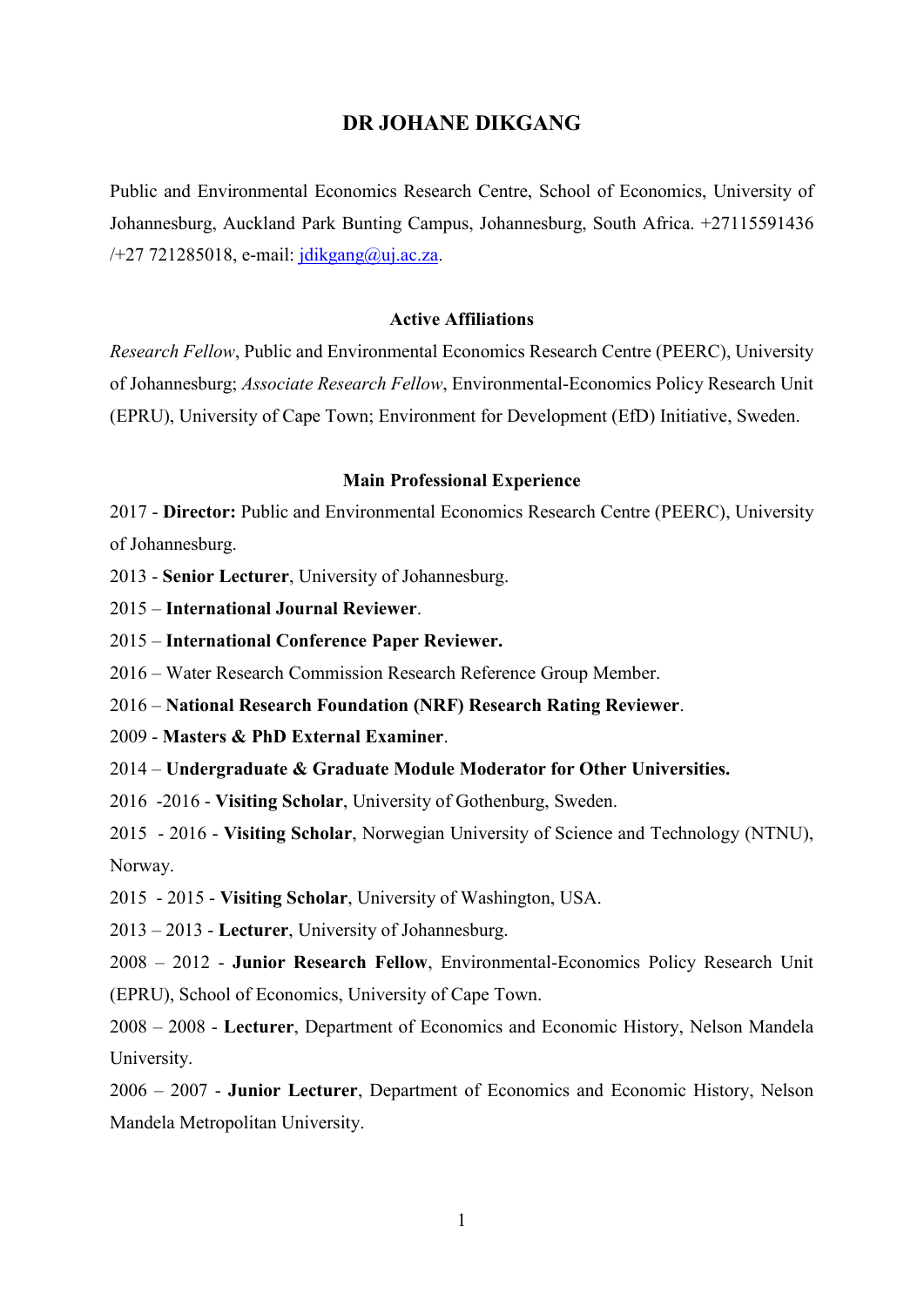#### **Other Professional Experience**

2014 – **Member of Senate**, University of Johannesburg.

2015 – **Member of College Higher Degrees Committee (CHDC)**, College of Business and Economics, University of Johannesburg.

2015 – **Chairperson of the School of Economics Higher Degree Committee**;

2015 – **School of Economics Management Committee (DMC)**, University of Johannesburg.

2015 – 2015 - **Chair Session**, Valuation of Recreational Benefits, 21 st Annual Conference of the European Association of Environmental and Resource Economists, June 23 – 27, 2015, Helsinki, Finland.

2013 - 2013 - **Chair Session**, Ecosystem Services and Biodiversity session, 20th Annual Conference of the European Association of Environmental and Resource Economists, June 26 – 29, 2014, Toulouse, France.

2007 - 2008 - **Summer School Administrator**, "Department of Economics, Nelson Mandela University.

## **Other Affiliations and Functions**

2010 - European Association of Environmental and Resource Economists (EAERE).

2017 - Association of Environmental and Resource Economists (AERE), USA.

2010 - The Economic Society of South Africa (ESSA)**.**

*2016 -* Agricultural Economics Society (UK).

#### **Education**

*Name of Institution:* University of Cape Town *Degree title:* Doctor of Philosophy (PhD) - Economics *Date awarded:* 14 December 2013

*Thesis title:* Land Restitution, Livelihoods and Co-Ownership of International Parklands by the Khomani San "Bushmen" people in South Africa: A Case Study from the Kgalagadi Transfrontier Park.

*Promoter:* Associate Professor Edwin Muchapondwa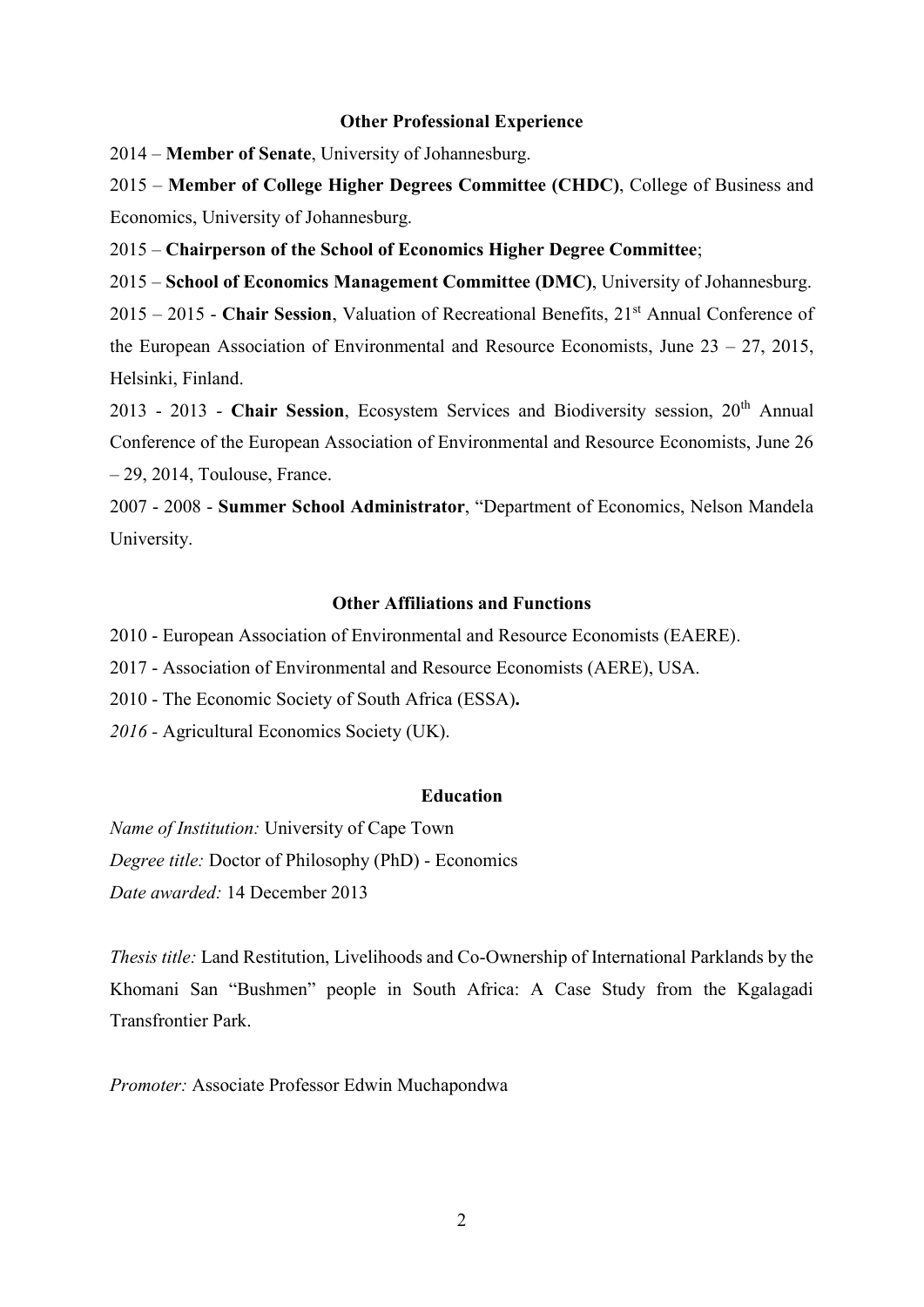## **PhD Courses**

## *PhD – Specialization Course (Sweden)*

*Name of Institution:* University of Gothenburg, Sweden *Faculty:* School of Business, Economics and Law *Course:* Environmental Valuation *Date Awarded:* December 2011

## *PhD – Belpasso International Summer School (Italy)*

*Name of Institution:* University of Catania, Italy; Fondazione Eni Enrico Mattei & European Association of Environmental and Resource Economics *Course:* The Economics of Ecosystem Services and Biodiversity Conservation *Award:* Certificate *Date Awarded:* 18 September 2010

#### **Master Degree**

*Name of Institution:* Nelson Mandela University *Degree title:* Master of Commerce (MCom) - Economics *Date Awarded:* 21 April 2008

*Title dissertation:* A comparison of the values of water inflows into selected South African estuaries: the Heuningnes, Kleinmond, Klein, Palmiet, Cefane, Kwelera and Haga-Haga.

*Name of Supervisor:* Professor Stephen Hosking

## **Other Courses**

## **Certificate of Attendance (Australia)**

*Name of Institution:* Institute of Transport and Logistics Studies, University of Sydney, Australia.

*Course:* Discrete Choice Analysis Course. *Date awarded:* 3 July 2015.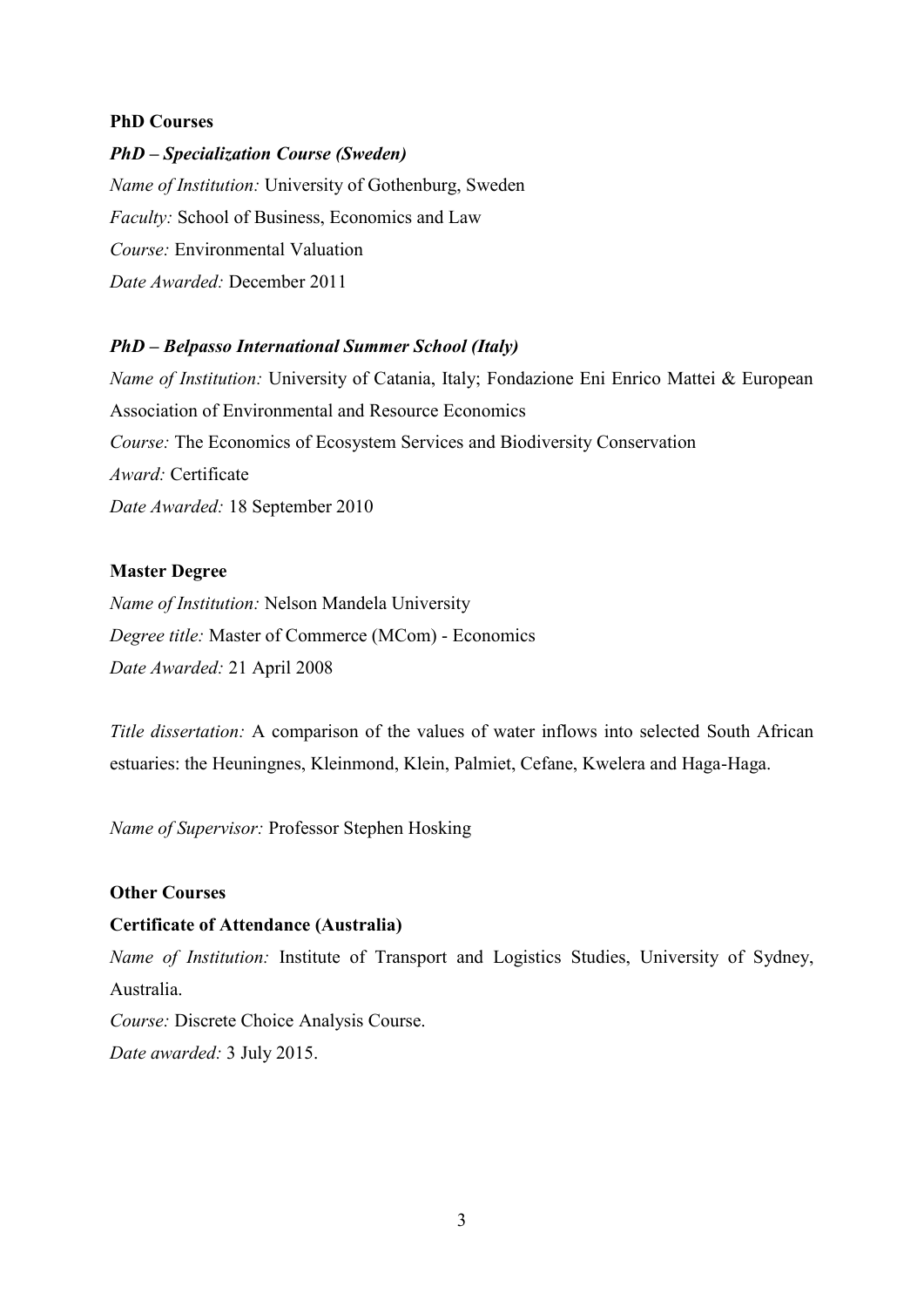#### **Training Attendance Certificate (France)**

*Name of Institution:* Epiconcept Training Centre, Paris, France *Course:* Open Data Kit Environment: Theory, Setup and Deployment *Date awarded:* 17 April 2015

#### **Certificate of Attendance (Belgium)**

*Name of Institution:* StaUa, the Department of Economics and the Atwerp Doctoral School, University of Antwerp, Belgium *Course:* Discrete Choice Experiments *Date awarded:* 14 April 2014

#### **Certificate of Attendance (South Africa)**

*Name of Institution:* School of Economics, University of Cape Town, South Africa, in partnership with Michigan State University, USA.

*Course:* Introduction to Stata.

#### **Grants, Awards and Honours**

2016 - 2018 – Water Research Commission (R3.8 million).

2017 – 2-18 – South African Local Government Association -SALGA (R1.1 million).

2015 - 2017 – University of Johannesburg Emerging Researcher Programme (R360 000).

2015 - 2016 – The University Research Committee (URC) University of Johannesburg (R1 million).

2015 - 2016 - Department of Higher Education and Training Research (DHET) Development

Grant Funds - Academic Exchange and Mobility Programmes (>R300 000).

2013 - 2018 - European Association of Environmental and Resource Economics Travel Grant (R250 000).

2014 – 2017 - The Research Council of Norway & National Research Fund grant for three years  $(NOK2.32 \text{ million} = R3.65 \text{ million})$ .

2011 - 2012 - Carnegie Corporation Scholarship, USA (R300 000).

2009 – 2011 – Swedish International Development Agency – SIDA (R300 000).

2011 – 2011 - Environment for Development Grant for attending the "*PhD Specialization course in Valuation"* at the University of Goteborg, in Sweden (R250 000).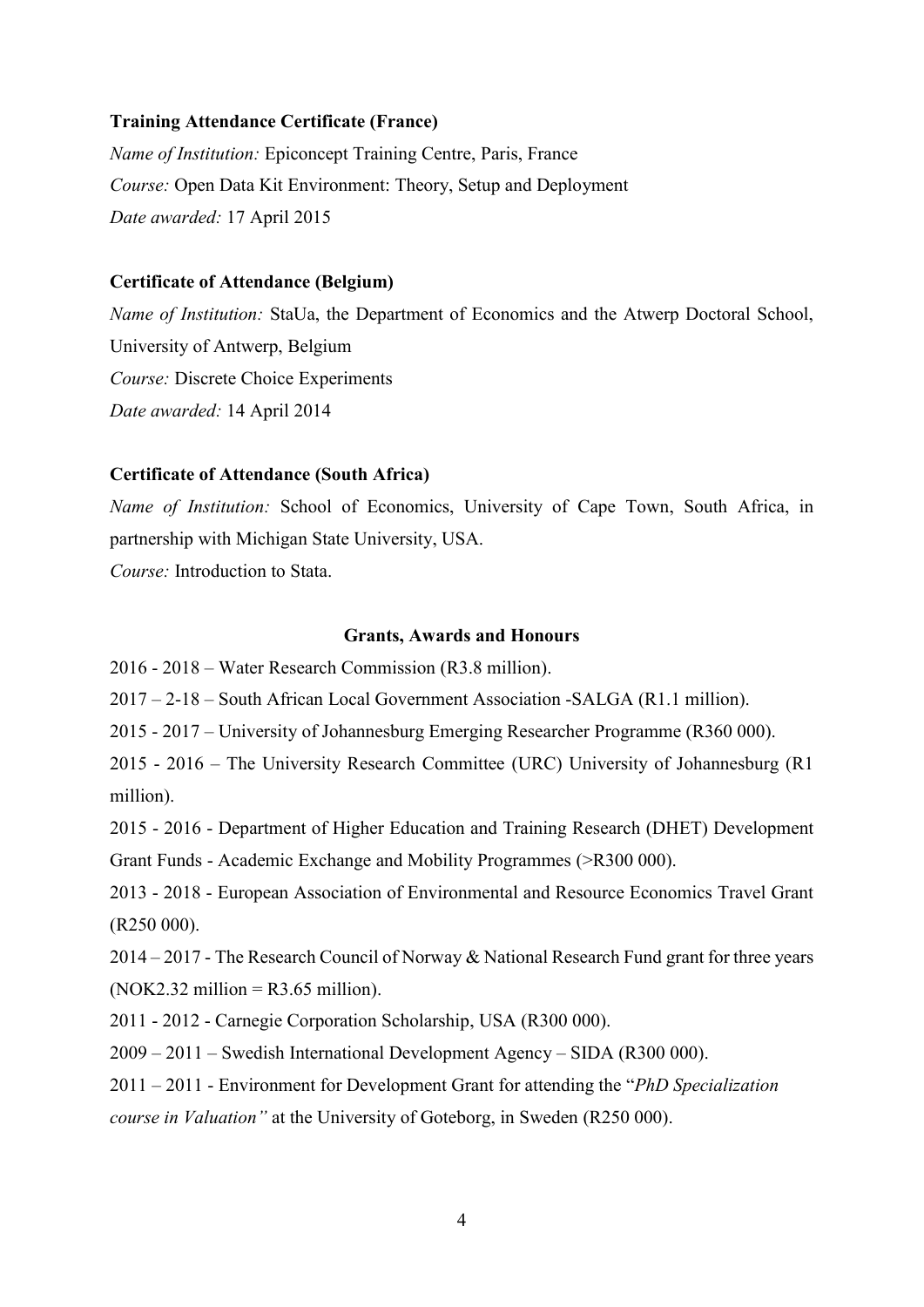2010 - 2010 - European Association of Environmental and Resource Economics Grant for attending the Belpasso International Summer School on "*the Economics of Ecosystem Services and Biodiversity Conservation"* in Italy (R100 000).

2008 - 2008 - Second Best Masters Student, Awarded by Nelson Mandela University and Economic Research Southern Africa.

2006 - 2006 - National Research Foundation (NRF) grant (R20 000).

#### **Reviewing Activities**

Referee for: *Applied Economics; Environment, Development and Sustainability; Environmental Science and Pollution Research; Journal of Environmental Economics and Policy; Journal of Environmental Planning and Management; Resources, Conservation & Recycling; Journal of Environmental Management; International Journal of Climate Change Strategies and Management; Agricultural and Food Economics; Ambio; Ocean and Coastal Management; Australian Journal of Agricultural and Resource Economics, South African Journal of Economics; Economic Research Southern Africa.*

Grant application: *Water Research Commission (WRC), Environment for Development (EfD) Initiative (Sweden), South Africa Norway Cooperation Programme.*

Evaluation of quality of the Research Output: *South African National Research Foundation (NRF).*

Conference paper submission review: *World Bank Land Tenure Conference (USA), BIOECON Conference (Europe), European Association of Environmental and Resource Economists (EAERE).*

## **Publications**

#### **Published or Forthcoming Papers**

#### *A. Published in Refereed Academic Journals*

*1.* Beatrice D. Simo-Kengne, Johane Dikgang and Sunita Prugsamatz Ofstad. 2018. Effect of Marine Protected Areas and Macroeconomic Environment on Meat Consumption in SEAFO Countries, Forthcoming*, Agriculture and Food Economics.*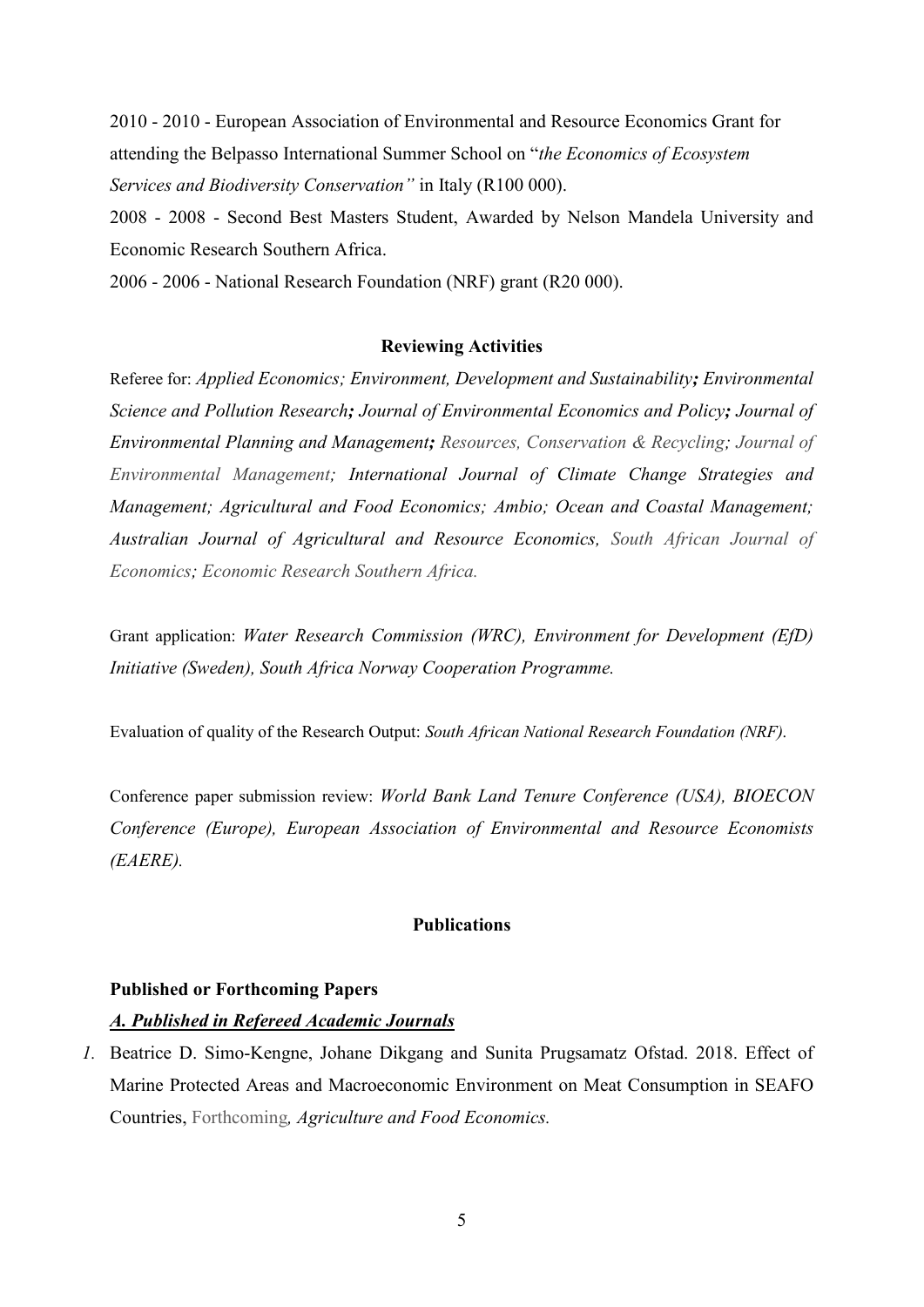- 2. Phindile Nkosi and Johane Dikgang. 2018. "Pricing electricity blackouts among South African households", *Journal of Commodity Markets*. DOI: [10.1016/j.jcomm.2018.03.001.](https://doi.org/10.1016/j.jcomm.2018.03.001)
- *3.* Johane Dikgang, Edwin Muchapondwa and Jesper Stage. 2017. "Securing benefits for local communities from international visitors to the Kgalagadi Transfrontier Park", *Tourism Economics 23: 8: 1553-1567.*
- *4.* Johane Dikgang and Stephen Hosking. 2016. "A comparison of the values of water inflows into selected South African estuaries", *Water Resources and Economics 16: 39-51*.
- *5.* Johane Dikgang and Edwin Muchapondwa. 2016. "Local communities' valuation of environmental amenities around the Kgalagadi Transfrontier Park in Southern Africa", *Journal of Environmental Economics and Policy 6 (2)*: 168-182.
- *6.* Johane Dikgang and Edwin Muchapondwa. 2016. "The determination of park fees in support of benefit sharing in Southern Africa", *Tourism Economics* 23 (6): 1165 – 1183.
- *7.* Johane Dikgang and Edwin Muchapondwa. 2016. "The effect of land restitution on poverty reduction among the Khomani San "bushmen" in South Africa", *South African Journal of Economics 84 (1)*: 63 - 80.
- *8.* Thomas Sterner, Yonas Alem, Francisco Alpízar, Cyndi Spindell Berck, Carlos Chavez Rebolledo, Johane Dikgang, Stephen Kirama, Gunnar Köhlin, Jane Kabubo-Mariara, Alemu Mekonnen and Jintao Xu. 2014. "The Environment for Development Initiative: lessons learned in research, academic capacity building and policy intervention to manage resources for sustainable growth", *Environment and Development Economics 19 (3)*: 367 – 391.
- *9.* Johane Dikgang and Edwin Muchapondwa. 2014. "The economic valuation of nature-based tourism in the South African Kgalagadi area and implications for the Khomani San 'bushmen' community", *Journal of Environmental Economics and Policy, 3 (3)*: 306 – 322.
- *10.* Johane Dikgang, and Edwin Muchapondwa. 2012. "The valuation of biodiversity conservation by the South African Khomani San 'bushmen' community", *Ecological Economics, 84*: 7 – 14.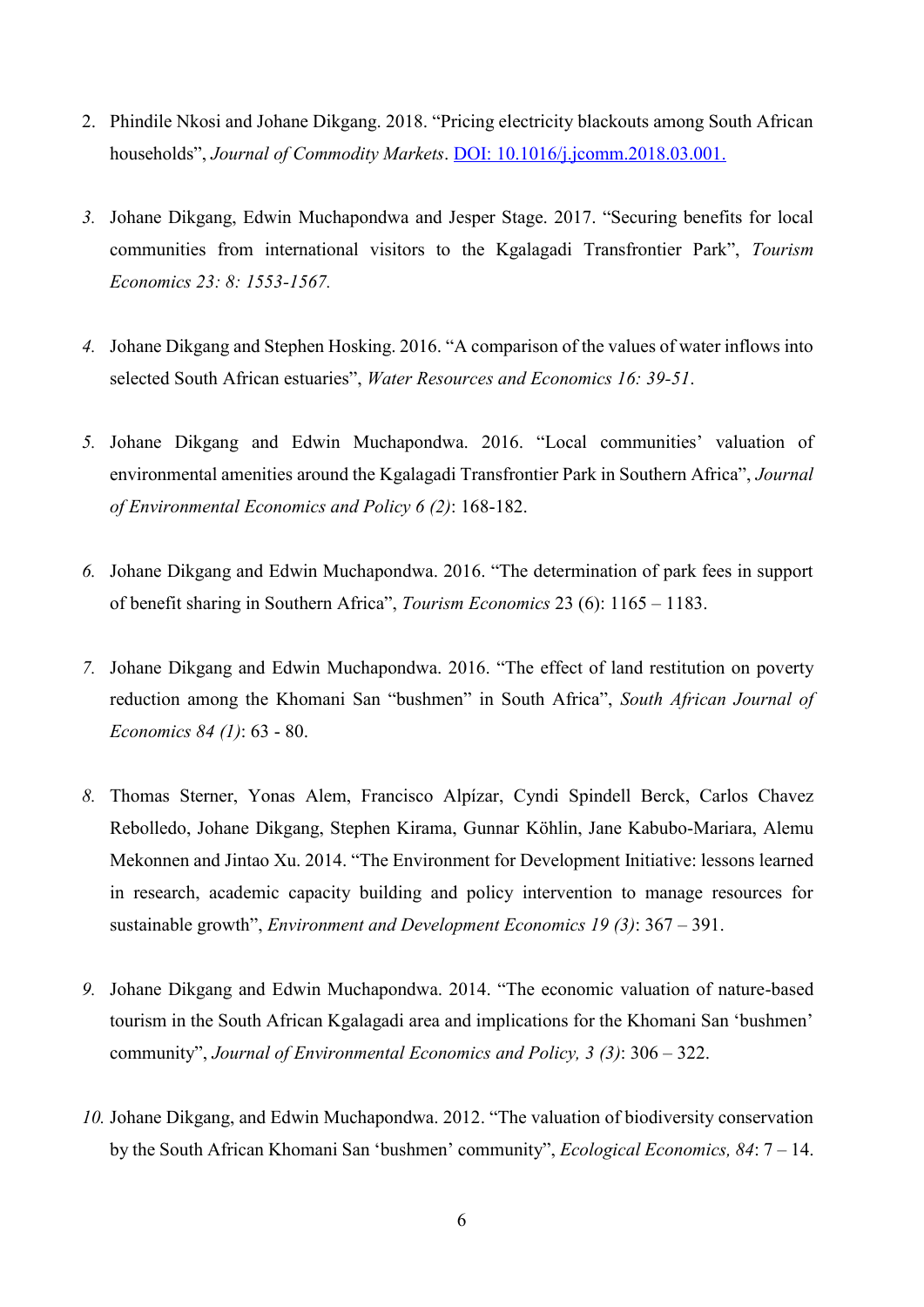- *11.* Dikgang, Johane, Leiman, Anthony and Visser, Martine. 2012. "Analysis of the plastic-bag levy in South Africa", *Resources, Conservation & Recycling, 66*: 59 - 65.
- *12.* Dikgang, Johane and Visser, Martine. 2012. "Behavioral Response to Plastic Bag Legislation in Botswana", *South African Journal of Economics, 80 (1)*: 123 - 133.
- *13.* Dikgang, Johane, Leiman, Anthony and Visser, Martine. 2012. Elasticity of Demand, Price and Time: Lessons from South Africa's plastic-bag levy, *Applied Economics, 44 (26)*: 3339 - 3342.

#### *B. Papers in Discussion Papers Series/ Working Papers*

14. Phindile Nkosi and Johane Dikgang. "South African attitudes about nuclear power: The case of the nuclear energy expansion process", ERSA Working Paper 726, January 2018, South Africa.

15. Phindile Nkosi and Johane Dikgang. "Are South African consumers arm-chair environmentalists? Implications for renewable energy", ERSA working paper 638, October 2016, South Africa.

#### **C. Submissions, Second Round or More**

16. "Elite capture in agricultural cooperatives: Evidence from quasi-natural experiment of Ethiopian villages " (joint with Dambala Gelo, Edwin Muchapondwa, and Abebe Shimeles).

17. "Institutional learning and fatigue effects in choice experiment survey data" (joint with Dambala Gelo, Edwin Muchapondwa, and Mintiwab Bezabihb).

#### **D. Policy Briefs**

18. Phindile Nkosi and Johane Dikgang. 2016. "Are South African consumers arm-chair environmentalists? Implications for renewable energy", ERSA Research Brief 94.

19. Dikgang, Johane and Edwin Muchapondwa. 2014. "The economic valuation of dryland ecosystem services in the South African Kgalagadi by the local communities".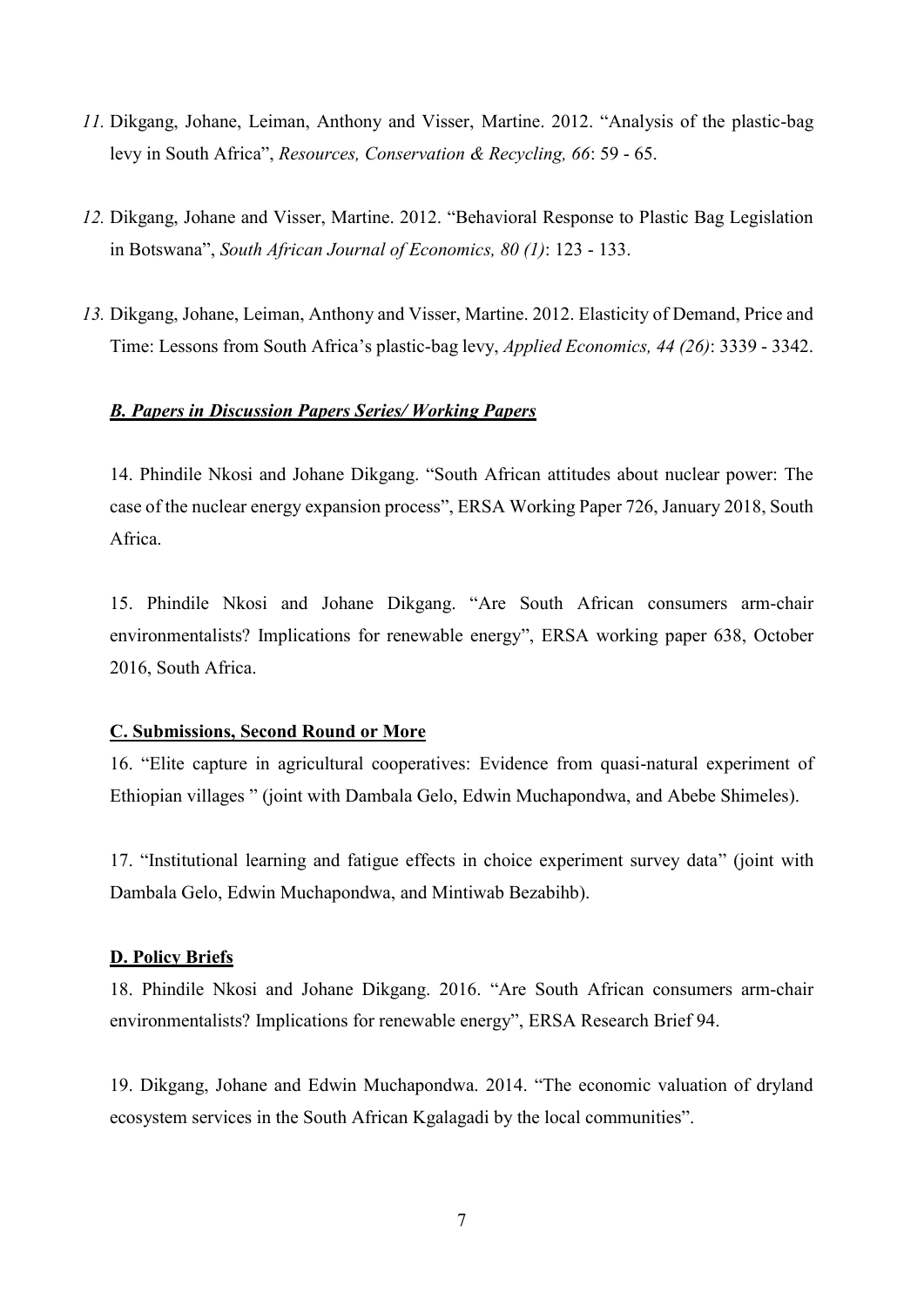20. Dikgang, Johane and Edwin Muchapondwa. 2014. "The Economic Value of Natural Features in Kgalagadi Transfrontier Park".

21. Dikgang, Johane and Edwin Muchapondwa. 2014. "Conservation Fees in the Kgalagadi Transfrontier Park between Botswana and South Africa in the Presence of Land Restitution".

22. Dikgang, Johane and Edwin Muchapondwa. 2014. "The Valuation of Biodiversity Conservation by the South African Khomani San "Bushmen" Community".

#### **E. Book Chapters**

23. Macroeconomics: Global and Southern African Perspectives. 2014. Akoto, W., Alsemgeest, L., Bhoola, F., Biyase, M., **Dikgang, J.,** Essop, H., Malikane, C., May., C., Mokoka, T., Mukanjari, S., Rama, N., Serfontein, B., Theoduloz, T., and van Zyl, C.

#### *F. Reports*

24. Revisiting the performance of municipalities: new data, new insight and new approaches, *Dikgang J, Mahabir, J, and Murwirapachena G. 2017*, *Water Research Commission Report No. 2359/1/1*.

23. The valuation of estuary services in South Africa specifically regarding changes to estuary services as a result of reductions to fresh water inflows, *Adams J, Akoto W, Chege J, Dikgang J, Du Preez M, Hay D, Hosking JG, Papadopoulos I, Huizinga P, Mckenzie M, Mlangeni M, Nyagoba D, Oliver C, Potgieter M, Sale M, Sharp GD, Van der Westhuizen H, Wasswa F, Whitfield A and Wooldridge T, 2010.* in S. Hosking (ed.), Water Research Commission Report No. 1304/1/04.

#### **Graduate Student Supervision**

At the *University of Johannesburg:* Phindile Nkosi (MCom – *cum laude*); Nkulu Tshabalala (MCom – *cum laude*).

#### **Current Supervision**

*PhD*: 6 Candidates. *Masters*: 5 Students.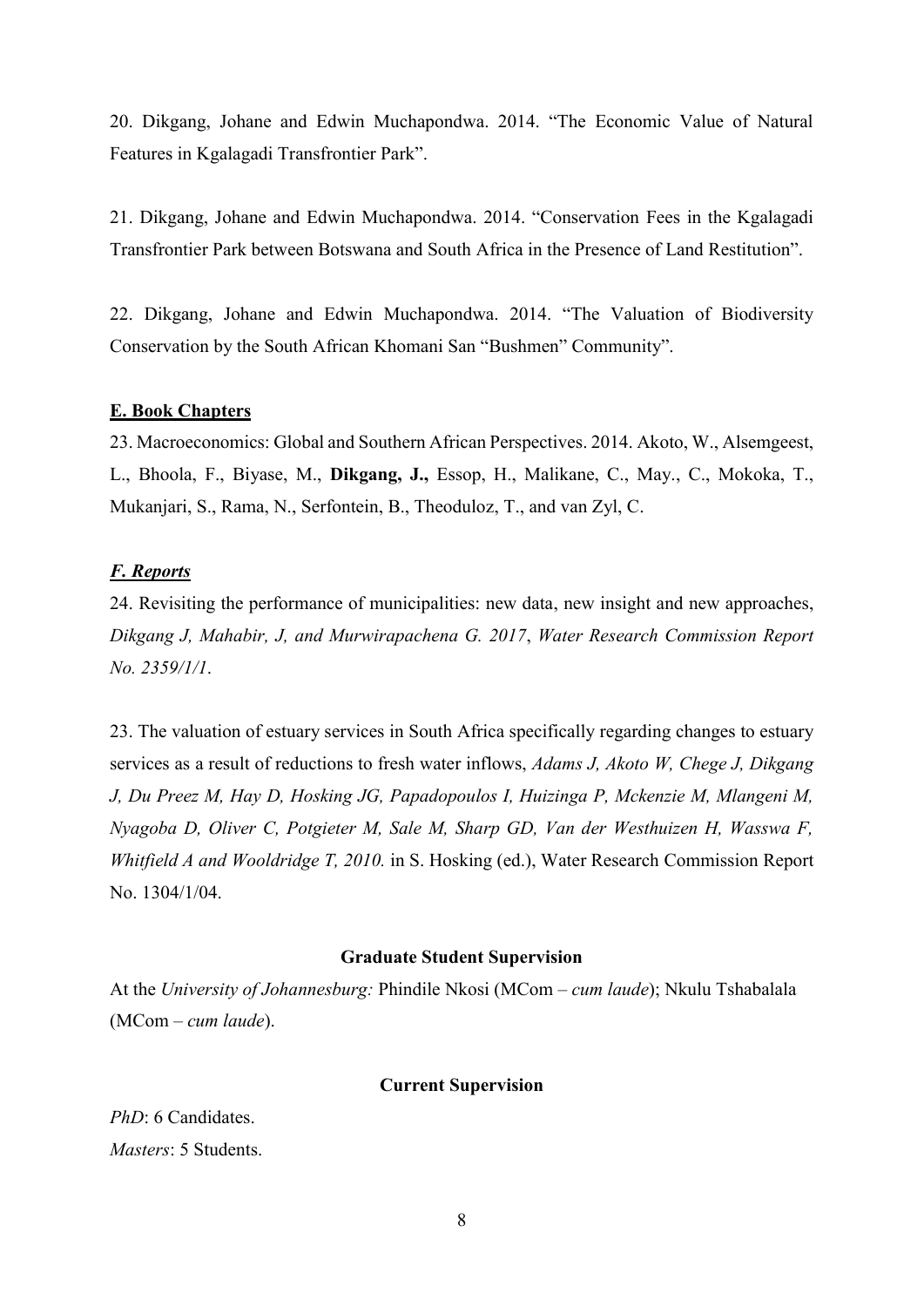## **Postdoctoral Research Fellows**

*Number of Postdoctoral Fellows: 2.*

# **Econometrics Packages**

| Name of Software     | Level of expertise |
|----------------------|--------------------|
| NLogit/Limdep        | Advanced           |
| Ngene & JMP          | Advanced           |
| Stata                | Advanced           |
| E-Views & Statistica | Advanced           |

## **Conference, Seminar, Administrative Experience and Workshop Papers**

| <b>Presentations at academic conferences</b>          | <b>Name</b><br>of | Title of paper presented            |
|-------------------------------------------------------|-------------------|-------------------------------------|
|                                                       | Presenter         |                                     |
| African<br>Association<br>of<br>South<br>Local        | Johane Dikgang,   | Panellist & 2 Research              |
| Government (SALGA) Research Colloquium,               | Genius            | Papers.                             |
| Cape Town, South Africa, 28-29 March 2018.            | Murwirapachena    |                                     |
|                                                       | & Rebecca Klege   |                                     |
| Closing Conference of the South African-              | Johane Dikgang    | Towards<br>Integrated<br>${\rm an}$ |
| Norway Programme of Research Cooperation              |                   | Tailored Food Policy in             |
| (SANCOOP), Pretoria, South Africa, 4 - 5              |                   | South Africa and Norway.            |
| December 2018.                                        |                   |                                     |
| 13 <sup>th</sup> Biennial Conference of the Economic  | Nkululeko         | Exploring<br>the                    |
| Society of South Africa, Rhodes University,           | Tshabalala        | demographic<br>structure,           |
| Grahamstown, South Africa, 13-15 September            |                   | saving levels and current           |
| 2017.                                                 |                   | account nexus in South              |
|                                                       |                   | Africa                              |
| $23^{\text{rd}}$<br>Annual Conference of the European | Phindile Nkosi    | African<br>South<br>Are             |
| Association of Environmental and Resource             |                   | arm-chair<br>consumers              |
| Economists, Athens, Greece, $28$ June $-1$ July       |                   | environmentalists?                  |
| 2017.                                                 |                   | Implications<br>for                 |
|                                                       |                   | renewable energy.                   |
| Association of Environmental and Resource             | Genius            | Imposing<br>Does<br><b>Status</b>   |
| Economists Annual<br>Summer Conference,               | Murwirapachena    | Quo on a Distinct Sample            |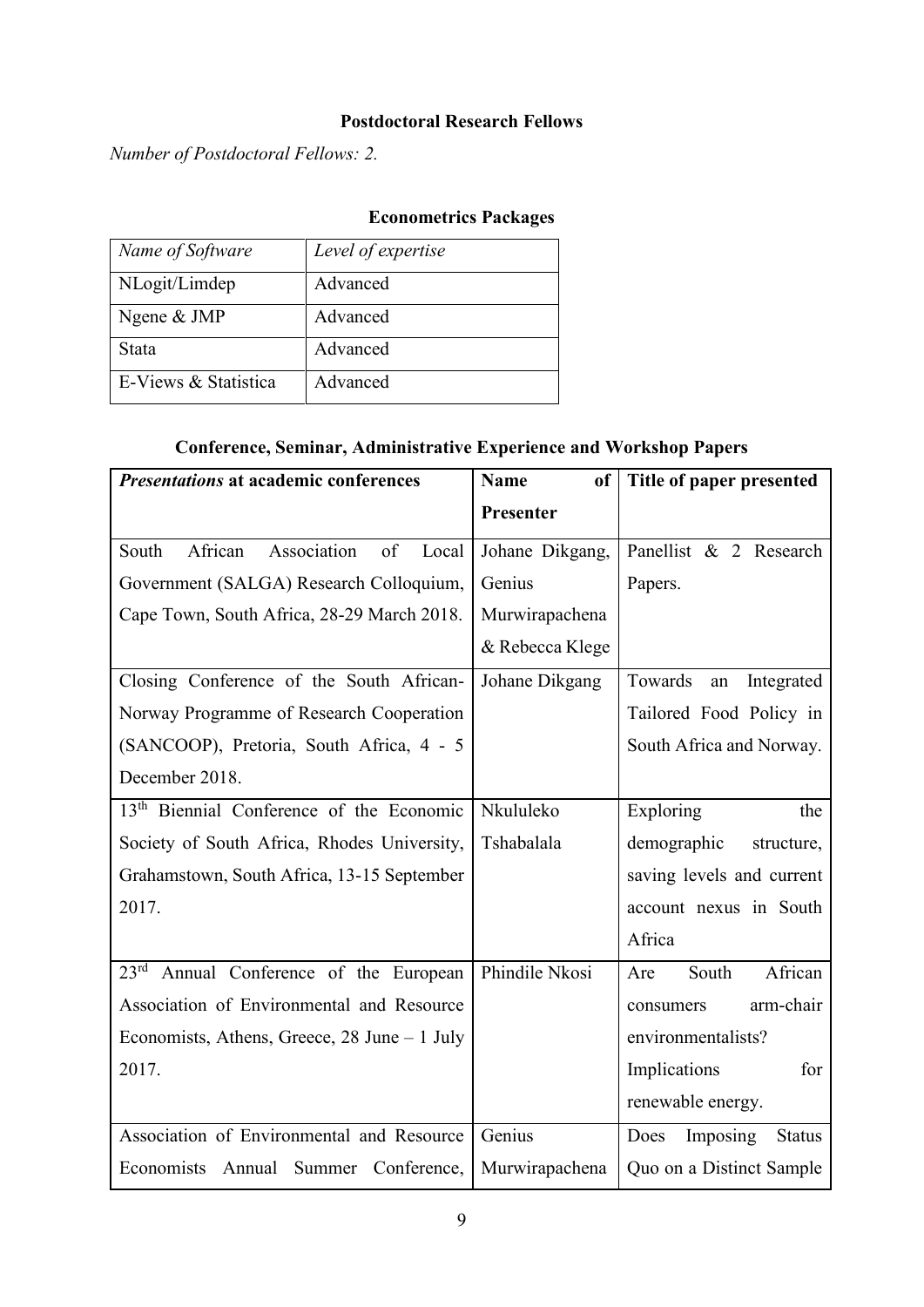| Pittsburgh, Pennsylvania, USA, 31 May - 2               |                  | Results?<br><b>Bias</b><br>the  |
|---------------------------------------------------------|------------------|---------------------------------|
| June, 2017                                              |                  | Evidence<br>from<br>a           |
|                                                         |                  | Household Water Survey.         |
| 5 <sup>th</sup><br>Choice<br>International<br>Modelling | Genius           | Households;<br>prefernces       |
| Conference, Cape Town, South Africa, $3 - 5$            | Murwirapachena   | for<br>water<br>services        |
| April, 2017                                             |                  | packages in South Africa.       |
| 22 <sup>nd</sup> Annual Conference of the European      | Johane Dikgang   | Networking & Meetings.          |
| Association of Environmental and Resource               |                  |                                 |
| Economists, Zurich, Switzerland, $28$ June $-1$         |                  |                                 |
| <b>July 2016</b>                                        |                  |                                 |
| Biennial Conference of the Economic Society             | Johane Dikgang   | Finding<br>best<br>$\mathbf{a}$ |
| of South Africa, University of Cape Town,               |                  | conservation park entry         |
| Cape Town, South Africa, 2-4 September                  |                  | fee for Kruger National         |
| 2015.                                                   |                  | Park.                           |
| Biennial Conference of the Economic Society             | Simo-<br>Betrice | Is meat consumption the         |
| of South Africa, University of Cape Town,               | Kengne           | engine<br>of<br>economic        |
| Cape Town, South Africa, 2-4 September                  |                  | in<br>growth<br><b>SEAFO</b>    |
| 2015.                                                   |                  | countries? Evidence from        |
|                                                         |                  | panel Granger causality         |
|                                                         |                  | test.                           |
| Biennial Conference of the Economic Society             | Phindile Nkosi   | Who<br>about<br>cares           |
| of South Africa, University of Cape Town,               |                  | electricity blackouts? -        |
| Cape Town, South Africa, 2-4 September                  |                  | Evidence<br>from<br>South       |
| 2015.                                                   |                  | Africa.                         |
| Biennial Conference of the Economic Society             | Realeboga        | Determinants<br>of<br>meat      |
| of South Africa, University of Cape Town,               | Ngwanaeng        | consumption<br>South<br>in      |
| Cape Town, South Africa, 2-4 September                  |                  | Africa and Norway.              |
| 2015.                                                   |                  |                                 |
| The<br>World<br>Bank<br>Land<br>and<br>Poverty          | Johane Dikgang   | The<br>effect<br>of<br>land     |
| Conference, Washington DC, United States of             |                  | restitution<br>poverty<br>on    |
| America, 23 – 27 March 2015.                            |                  | reduction<br>among<br>the       |
|                                                         |                  | Khomani San "bushmen"           |
|                                                         |                  | in South Africa.                |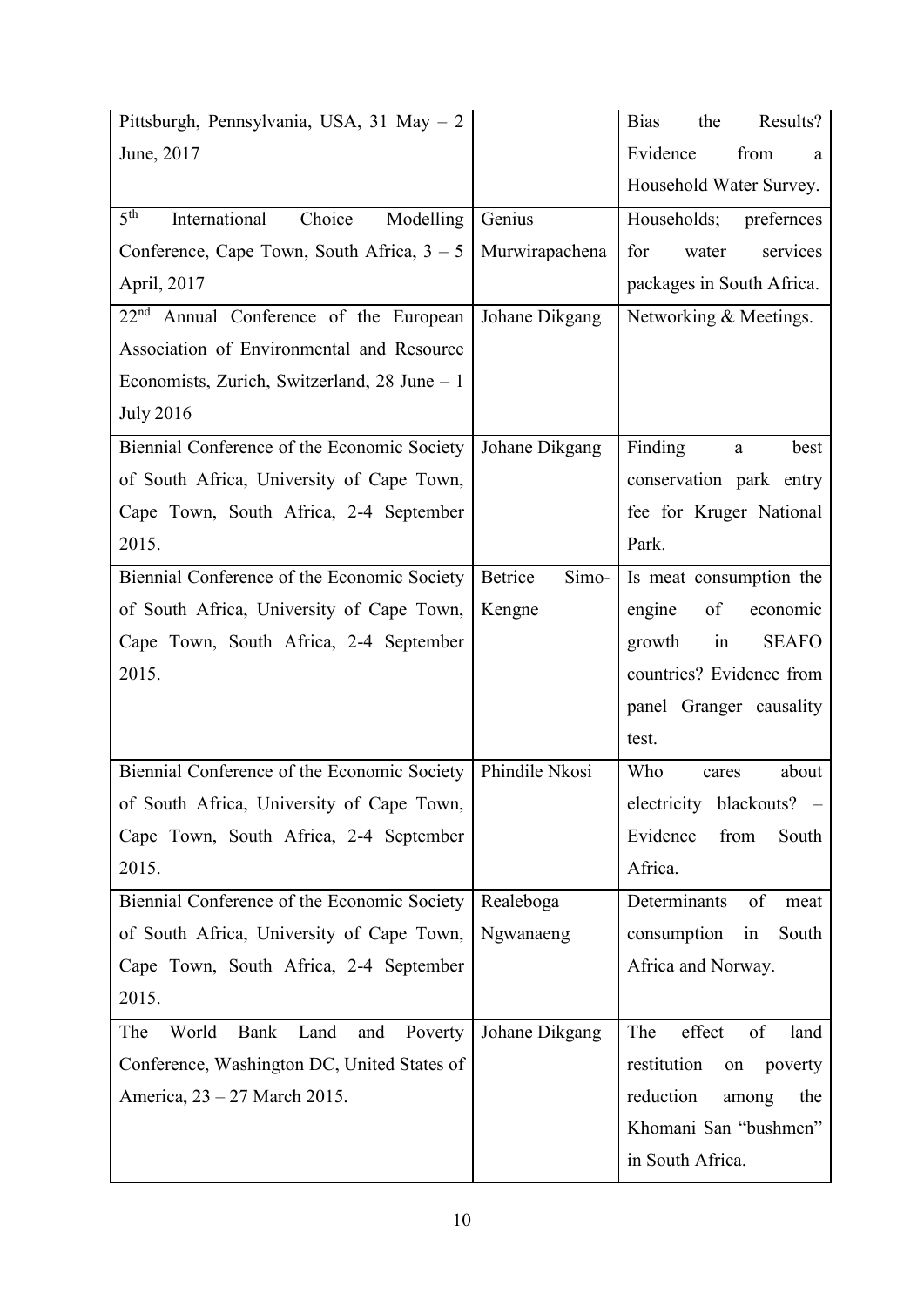| IUCN World Parks Congress, Sydney, Johane Dikgang |                | Panellist: 1) Leveraging                |
|---------------------------------------------------|----------------|-----------------------------------------|
| Australia, $12 - 19$ November 2014.               |                | the power of tourism for                |
|                                                   |                | Protected areas.                        |
| Launching Conference of the South African-        | Johane Dikgang | Towards<br>Integrated<br>an             |
| Norway Programme of Research Cooperation          |                | Tailored Food Policy in                 |
| (SANCOOP), Cape Town, South Africa, 11 -          |                | South Africa and Norway.                |
| 13 May 2014.                                      |                |                                         |
| Biennial conference of the economic society of    | Johane Dikgang | The economic valuation                  |
| South Africa, University of the Free State,       |                | dryland ecosystem<br>of                 |
| Bloemfontein, South Africa, 25-27 September       |                | services in the South                   |
| 2013.                                             |                | African Kgalagadi area                  |
|                                                   |                | and implications for PES                |
|                                                   |                | involving the Khomani                   |
|                                                   |                | San.                                    |
| 20th Annual Conference of the European            | Johane Dikgang | The economic valuation                  |
| Association of Environmental and Resource         |                | dryland ecosystem<br>of                 |
| Economists, Toulouse, France, 26 - 29 June        |                | services in the South                   |
| 2013.                                             |                | African Kgalagadi area                  |
|                                                   |                | and implications for PES                |
|                                                   |                | involving the Khomani                   |
|                                                   |                | San.                                    |
| XVITH World Economic History Congress             |                | Johane Dikgang   The effect of the Land |
| 9-13 July 2012, Stellenbosch, South Africa.       |                | Restitution Programme on                |
|                                                   |                | poverty reduction among                 |
|                                                   |                | the Khomani San.                        |
| 19th Annual Conference of the European            | Edwin          | Estimating<br>Optimal                   |
| Association of Environmental and Resource         | Muchapondwa    | Conservation Fees in the                |
| Economists, Prague, Czech Republic, 27 - 30       |                | of<br>Land<br>Presence                  |
| June 2012.                                        |                | Restitution<br>in<br>the                |
|                                                   |                | Kgalagadi<br>Transfrontier              |
|                                                   |                | Park between Botswana                   |
|                                                   |                | and South Africa.                       |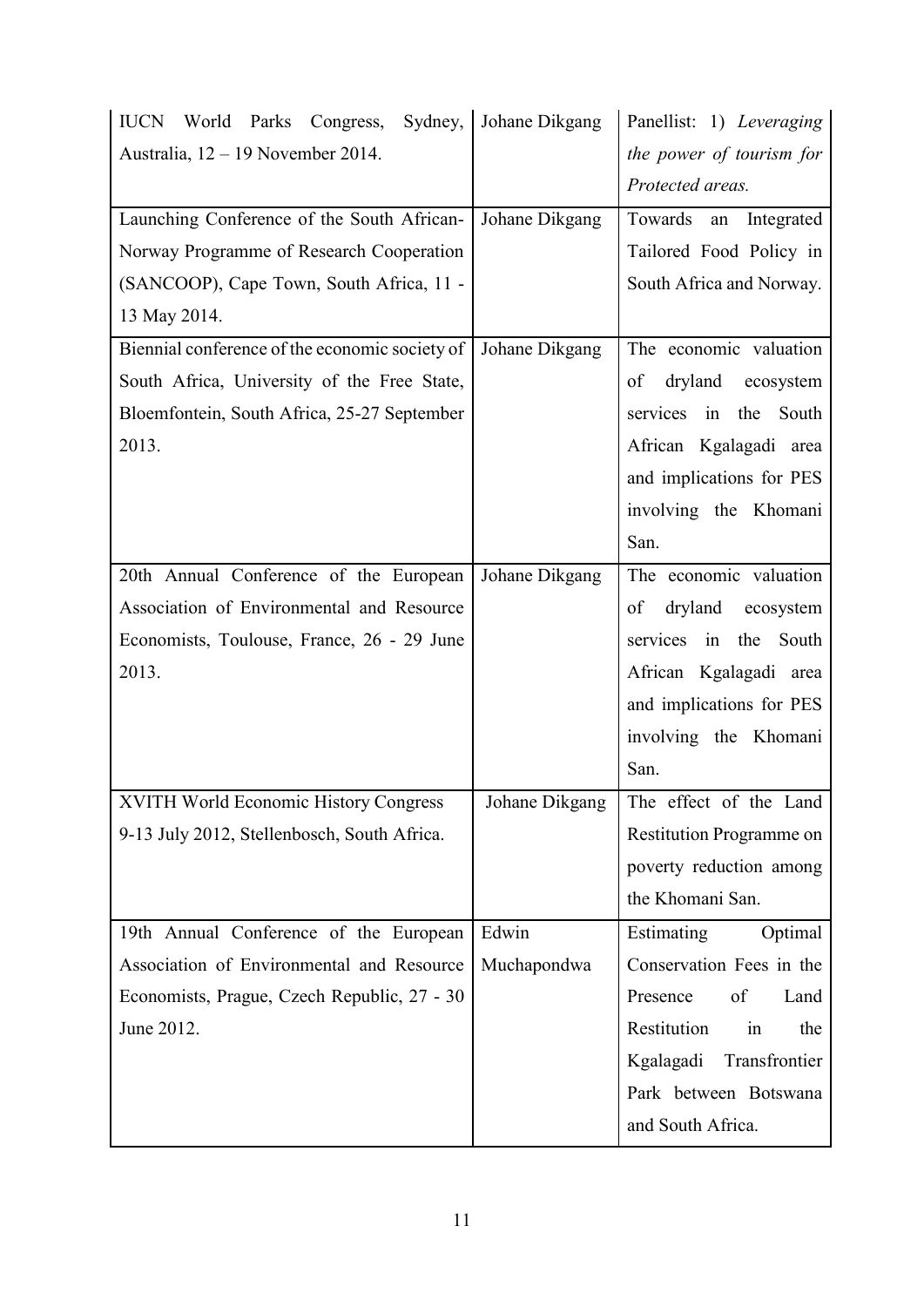| International Society Ecological Economics                  | Johane Dikgang | 1) The effect of the Land |
|-------------------------------------------------------------|----------------|---------------------------|
| Conference<br>2012:<br>(ISEE)<br>"Ecological                |                | Restitution Programme on  |
| Economics and Rio+20: Contributions and                     |                | poverty reduction among   |
| Challenges for a Green Economy", June                       |                | the Khomani San.          |
| 16th - 19th, Windsor Guanabara Hotel - Rio                  |                | 2) Estimating Optimal     |
| de Janeiro - Brazil.                                        |                | Conservation Fees in the  |
|                                                             |                | Presence<br>of<br>Land    |
|                                                             |                | Restitution<br>in<br>the  |
|                                                             |                | Kgalagadi Transfrontier   |
|                                                             |                | Park between Botswana     |
|                                                             |                | and South Africa.         |
| 13 <sup>th</sup><br>Annual<br><b>BIOECON</b><br>Conference, | Johane Dikgang | Paper presentation: The   |
| Economics,<br>Biodiversity<br>"Resource                     |                | valuation of biodiversity |
| Conservation and Development", 11th-13th                    |                | conservation by the South |
| September 2011, Geneva, Switzerland.                        |                | African San "bushmen".    |
| Biennial Conference of the Economic Society                 | Johane Dikgang | Estimating<br>Optimal     |
| of South Africa, University of Stellenbosch,                |                | Conservation Fees in the  |
| Stellenbosch, South Africa, 5-7 September                   |                | of<br>Presence<br>Land    |
| 2011.                                                       |                | Restitution<br>in<br>the  |
|                                                             |                | Kgalagadi Transfrontier   |
|                                                             |                | Park between Botswana     |
|                                                             |                | and South Africa.         |
| Europe-Africa Conference<br>Dynamic<br>on                   | Johane Dikgang | valuation<br>of<br>The    |
| Interlinkages between Social and Ecosystem                  |                | biodiversity conservation |
| Africa<br>Changes<br>Towards<br>Europe<br>$\mathbf{a}$      |                | by the South African San  |
| Partnership; Golden Tulip De Beyaerd,                       |                | "bushmen".                |
| Hulshorst, NL, Netherlands, 8 - 12 November                 |                |                           |
| 2010.                                                       |                |                           |
| 45th Annual GSSA Congress; 19 to 23 July                    | Johane Dikgang | The effect of the Land    |
| 2010 Kimberley, South Africa.                               |                | Restitution Programme on  |
|                                                             |                | poverty reduction among   |
|                                                             |                | the Khomani San.          |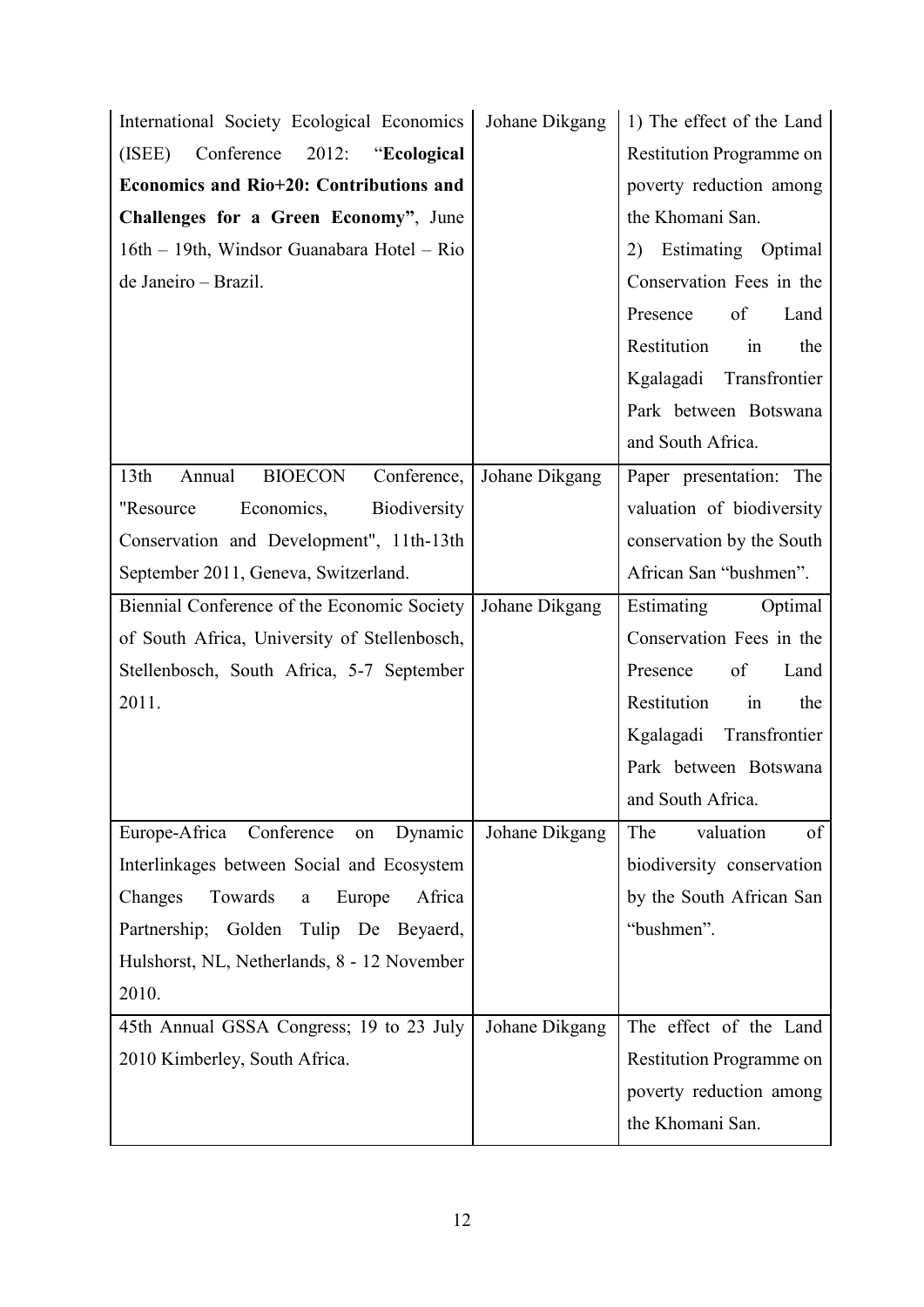| Biennial Economics Society of South Africa<br>(ESSA) Conference in September 2009 at<br>FeatherMarket, Port Elizabeth, South Africa.<br>Environmental<br>and<br>Resource Economics<br>Conference in May 2009 at Seapoint, Cape<br>Town, South Africa.                            | Johane Dikgang<br>Johane Dikgang | analysing of the<br>An<br>effectiveness of the plastic<br>Bag policy in<br>South<br>Africa.<br>comparison of the<br>A<br>effectiveness of the plastic<br>bag legislation in South<br>Africa and Botswana. |
|----------------------------------------------------------------------------------------------------------------------------------------------------------------------------------------------------------------------------------------------------------------------------------|----------------------------------|-----------------------------------------------------------------------------------------------------------------------------------------------------------------------------------------------------------|
| Post-Graduate Conference at the Eastern Cape<br>Economics Society of South Africa in July<br>2007 at Rhodes University, Grahamstown,<br>South Africa.                                                                                                                            | Johane Dikgang                   | A valuation of freshwater<br>inflow into estuaries.                                                                                                                                                       |
| <b>Presentations</b><br>academic<br>seminars/<br>at<br>workshops                                                                                                                                                                                                                 | <b>Presenter</b>                 | Title of paper presented                                                                                                                                                                                  |
| $8^{th}$<br>for<br>annual<br>EfD<br>(Environment<br>Development) meeting; (October $22nd - 26th$ ,<br>2014); Ledger Plaza Bahari Beach, Dar es<br>Salaam, Tanzania.<br>7 <sup>th</sup><br>for<br>EfD<br>annual<br>(Environment<br>Development) meeting; (October $24th - 27th$ , | Johane Dikgang<br>Johane Dikgang | Finding<br>best<br>a<br>conservation park entry<br>fee for Kruger National<br>Park<br>The economic valuation<br>dryland<br>ecosystem<br>of                                                                |
| 2013); Monkey Valley, Cape Town, South<br>Africa.                                                                                                                                                                                                                                |                                  | services in the<br>South<br>African Kgalagadi area<br>and implications for PES<br>involving the Khomani<br>San                                                                                            |
| Seminar, 14 November 2012,<br>SALDRU<br>School of Economics, University of Cape<br>Town, South Africa.                                                                                                                                                                           | Johane Dikgang                   | The economic valuation<br>dryland ecosystem<br>of<br>services in the South<br>African Kgalagadi area<br>and implications for PES<br>involving the Khomani<br>San                                          |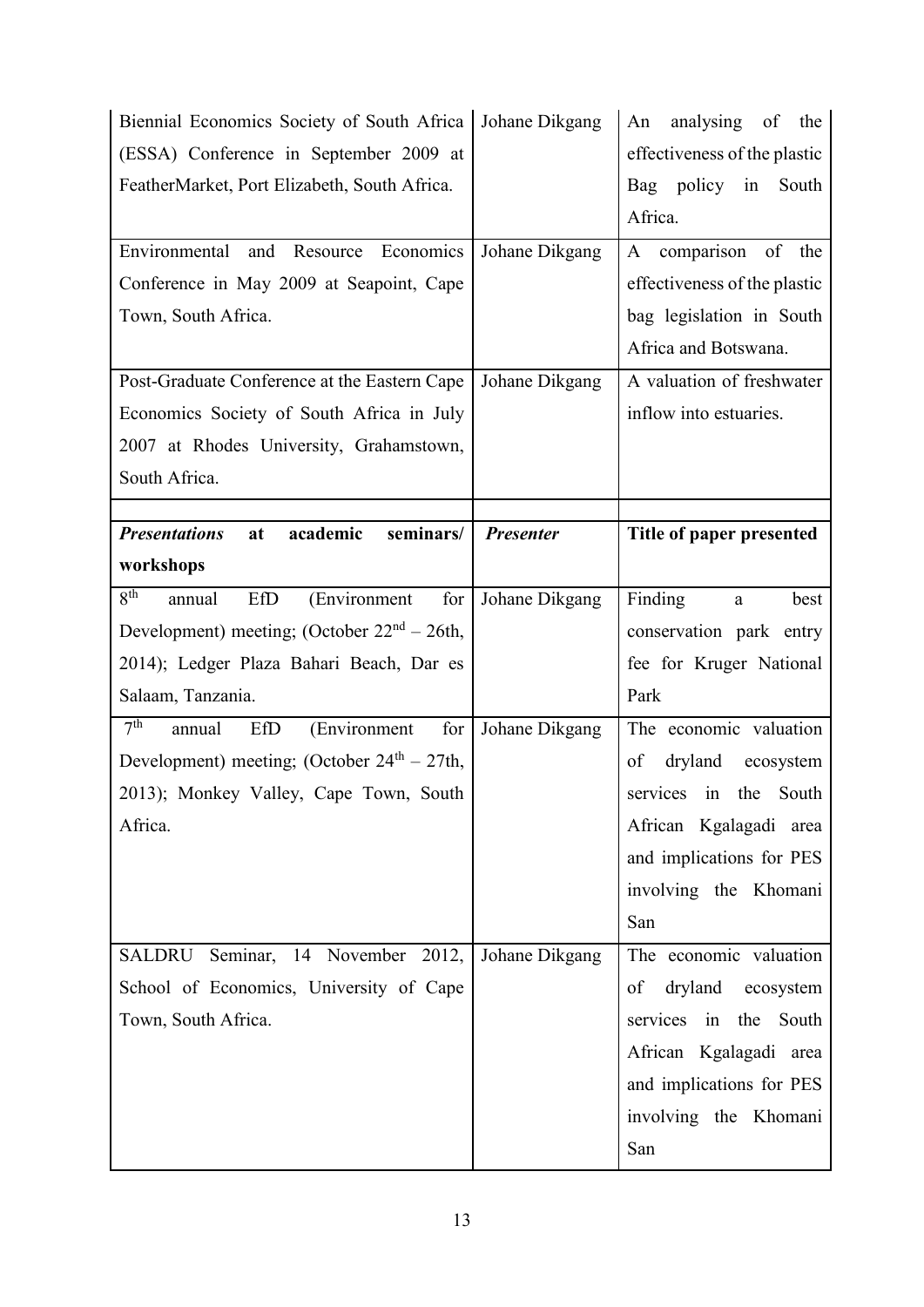| Seminar, 14 September 2012, Department of   Johane Dikgang |                | Estimating<br>Optimal      |
|------------------------------------------------------------|----------------|----------------------------|
| Economics and Econometrics, University of                  |                | Conservation Fees in the   |
| Johannesburg, South Africa                                 |                | of<br>Presence<br>Land     |
|                                                            |                | Restitution<br>in<br>the   |
|                                                            |                | Kgalagadi Transfrontier    |
|                                                            |                | Park between Botswana      |
|                                                            |                | and South Africa.          |
|                                                            |                |                            |
| 2012 Biodiversity Planning Forum; 22 - 25                  | Johane Dikgang | The economic valuation     |
| May 2012; Nombolo Mdhluli Conference                       |                | dryland ecosystem<br>of    |
| Centre, Skukuza Camp, Kruger National Park,                |                | services in the South      |
| Mpumalanga, South Africa.                                  |                | African Kgalagadi area     |
|                                                            |                | and implications for PES   |
|                                                            |                | involving the Khomani      |
|                                                            |                | San                        |
| 5 <sup>th</sup><br>EfD<br>(Environment<br>for<br>annual    | Johane Dikgang | Estimating Optimal         |
| Development) meeting; October $27th - 30th$ ,              |                | Conservation Fees in the   |
| 2011; Mount Menu Hotel, Arusha, Tanzania.                  |                | of<br>Presence<br>Land     |
|                                                            |                | Restitution<br>in<br>the   |
|                                                            |                | Kgalagadi Transfrontier    |
|                                                            |                | Park between Botswana      |
|                                                            |                | and South Africa.          |
| 4 <sup>th</sup><br>Annual<br>EfD<br>for<br>(Environment    | Johane Dikgang | The effect of the Land     |
| 28 <sup>th</sup><br>meeting; October<br>Development)       |                | Restitution Programme on   |
| November 1 <sup>st</sup> 2010: Addis Ababa at UNECA        |                | Poverty Reduction among    |
| conference room and Kurifu resort, Debrezeit,              |                | the Khomani San.           |
| Ethiopia.                                                  |                |                            |
| PhD Proposal Defence Seminar, 21 October                   | Johane Dikgang | Developing a system for    |
| 2010, School of Economics, University of                   |                | socio-economic             |
| Cape Town, South Africa.                                   |                | sustainability of resource |
|                                                            |                | use by the Khomani San     |
|                                                            |                | Kgalagadi<br>the<br>1n     |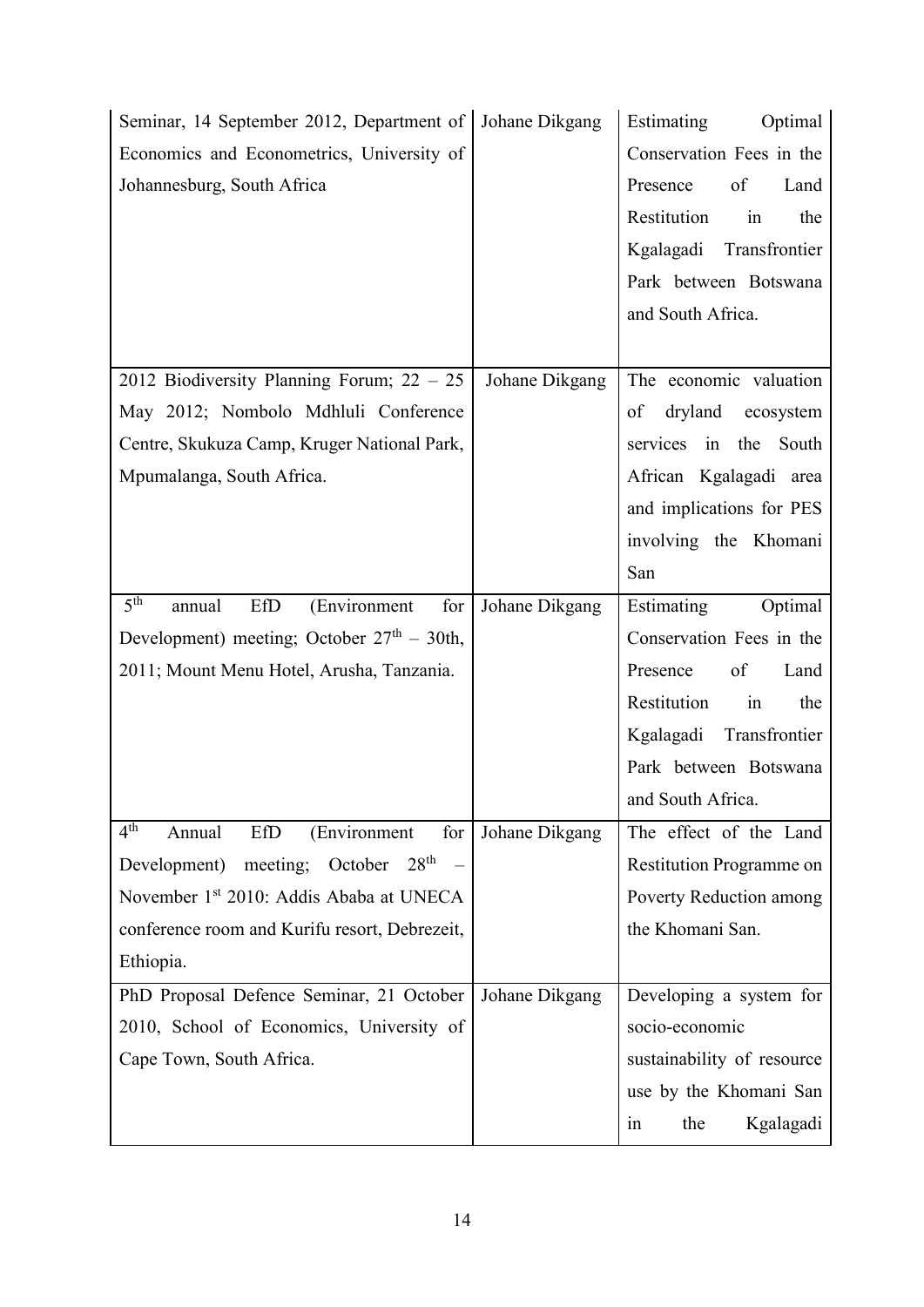|                                                      |                | Transfrontier Park<br>and                     |
|------------------------------------------------------|----------------|-----------------------------------------------|
|                                                      |                | environs.                                     |
| 2010 Belpasso International Summer School;           | Johane Dikgang | valuation<br>The<br>of                        |
| September 2010, Belpasso, Italy.                     |                | biodiversity conservation                     |
|                                                      |                | by the South African San                      |
|                                                      |                | "bushmen" community.                          |
| 2010 Biodiversity Planning Forum; $2 - 5$            | Johane Dikgang | valuation<br>The<br>of                        |
| March 2010; Forever Resorts, Warmbaths,              |                | biodiversity conservation                     |
| Bela-Bela, Limpopo, South Africa.                    |                | by the South African San                      |
|                                                      |                | "bushmen" community.                          |
|                                                      |                |                                               |
| academic<br><b>Participation</b><br>in<br>workshops, |                | <b>Name of Research Fellows participating</b> |
| academic conferences and Symposium                   |                |                                               |
| European Association of Environmental and            | Johane Dikgang |                                               |
| Resource Economist supported event: Spatial          |                |                                               |
| Dimensions of Stated Preferences Workshop,           |                |                                               |
| Historical premises of the National and              |                |                                               |
| Kapodistrian University, 28 June, Athens,            |                |                                               |
| Greece.                                              |                |                                               |
| Water Research Commission, Ecosystems                | Johane Dikgang |                                               |
| Research<br>Innovation<br>Symposium,<br>and          |                |                                               |
| Amanzingwe Lodge; $17 - 18$ February 2015;           |                |                                               |
| Hartbeespoort, South Africa.                         |                |                                               |
| Stockholm Resilience Centre, Beijer and EfD          | Johane Dikgang |                                               |
| Workshop, Ledger Plaza Bahari Beach; 20 -            |                |                                               |
| 21 October 2014; Dar es Salaam, Tanzania.            |                |                                               |
| The Centre for Environmental Economics and           | Johane Dikgang |                                               |
| Policy in Africa (CEEPA)'s fifteenth research        |                |                                               |
| training<br>workshop<br>under<br>and<br>the          |                |                                               |
| <b>Environmental Economics Capacity Building</b>     |                |                                               |
| Programme, University of Pretoria; Faircity          |                |                                               |
| Roodevallei Country Lodge and Spa, $25 - 29$         |                |                                               |
| August 2014; Pretoria, South Africa.                 |                |                                               |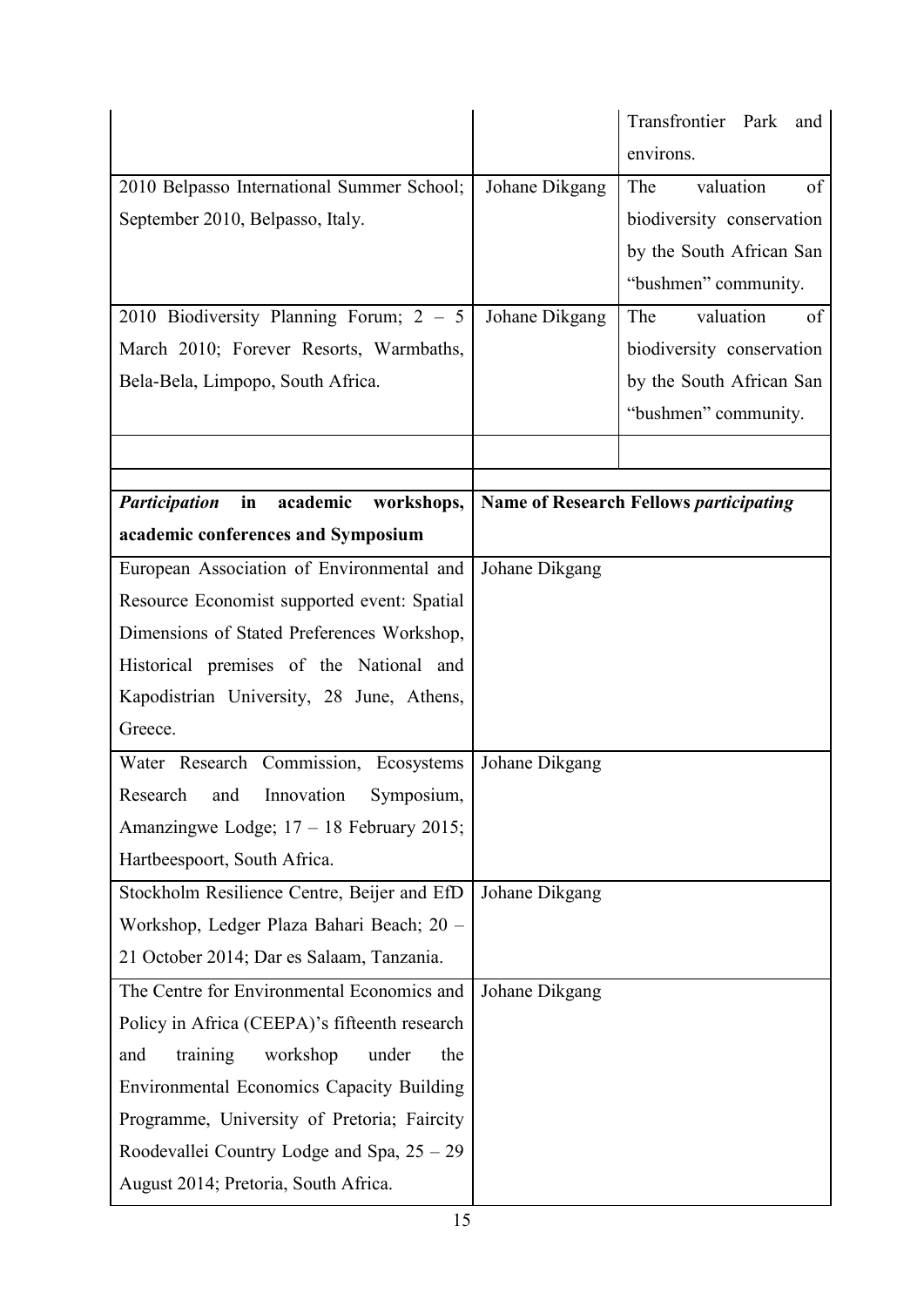| Environmental-Economics Policy Research   Johane Dikgang |                |
|----------------------------------------------------------|----------------|
| Unit (EPRU) Research Meeting, University of              |                |
| Cape Town; Steenberg Golf Estate, 16 May                 |                |
| 2014; Tokai, Cape Town.                                  |                |
| The Project Initiation Workshop, School of               | Johane Dikgang |
| Economics, University of Cape Town Middle                |                |
| Campus, 9 – 10 May 2014; Cape Town, South                |                |
| Africa.                                                  |                |
| 4th Park Pricing Workshop; 19 - 22 February              | Johane Dikgang |
| 2014; University of Cape Town, Cape Town,                |                |
| South Africa.                                            |                |
| Environment Programme<br>United Nations                  | Johane Dikgang |
| (UNEP) International; $11 - 12$ December                 |                |
| 2013; Stellenbosch, South Africa.                        |                |
| SAPECS Colloquium - Frontiers in Social-                 |                |
| Ecological Research; 15 - 16 April 2013;                 | Johane Dikgang |
| Kristebosch, Cape Town, South Africa.                    |                |
| 3rd Park Pricing Workshop; 19 - 22 September             | Johane Dikgang |
| 2012; Kruger National Park, South Africa.                |                |
| Developing a system for socio-economic                   | Johane Dikgang |
| sustainability of resource use by the Khomani            |                |
| San in the Kgalagadi Transfrontier Park,                 |                |
| Discussion of Research Results Workshop; 7 -             |                |
| 9 July 2011; Andiesvale, South Africa.                   |                |
| 2 <sup>nd</sup> Park Pricing Workshop; 27 - 30 April     | Johane Dikgang |
| 2011; Victoria Falls, Zimbabwe.                          |                |
| Park Pricing Workshop; 24th - 26th October,              | Johane Dikgang |
| 2010; Lions Hill Game Lodge, Nakuru,                     |                |
| Kenya.                                                   |                |
| Economic<br>Research<br>of<br>Southern<br>Africa         | Johane Dikgang |
| (ERSA) Training Workshop on Bioeconomic                  |                |
| Modelling of Natural Resource Use, Cape                  |                |
| Town, 18-19 October 2010, South Africa.                  |                |